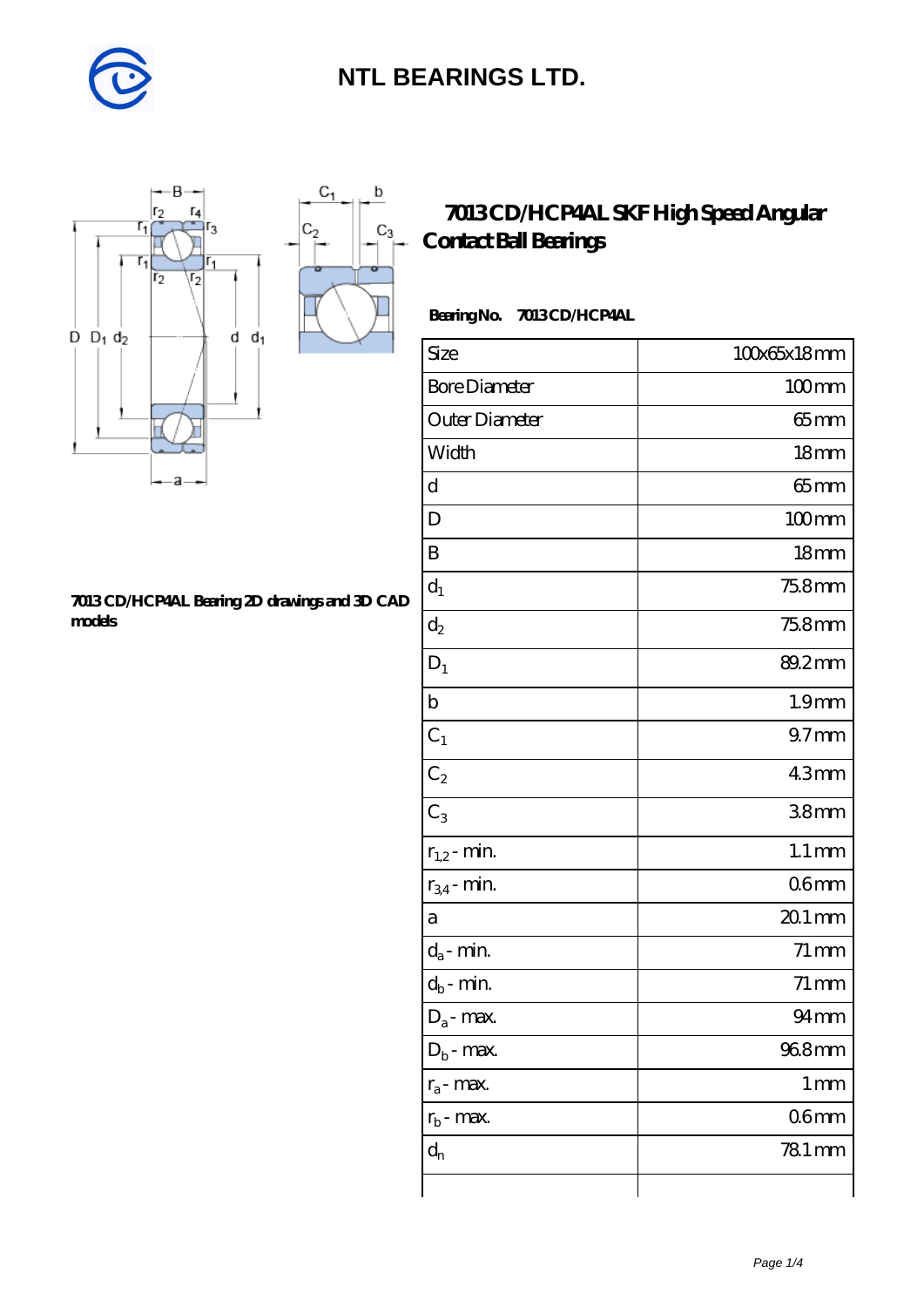

| Basic dynamic load rating -<br>C         | 41.6kN           |
|------------------------------------------|------------------|
| Basic static load rating - $C_0$         | 37.5kN           |
| Fatigue load limit - P <sub>u</sub>      | 1.6kN            |
| Limiting speed for grease<br>lubrication | 16000r/min       |
| Limiting speed for oil<br>lubrication    | 24000mm/min      |
| Ball - $D_w$                             | 11.112mm         |
| Ball - z                                 | $\infty$         |
| $G_{ref}$                                | $57$ cm $3$      |
| Calculation factor - $f_0$               | 156              |
| Preload class $A - G_A$                  | 160N             |
| Preload class $B - G_B$                  | 320N             |
| Preload class $C - G_C$                  | 640N             |
| Preload class $D - G_D$                  | 1280N            |
| Calculation factor - f                   | 1.13             |
| Calculation factor - f                   | 1                |
| Calculation factor - f <sub>2A</sub>     | 1                |
| Calculation factor - $f_{2B}$            | 1.02             |
| Calculation factor - $f_{\chi}$          | 1.05             |
| Calculation factor - $f_{ZD}$            | 1.09             |
| Calculation factor - $f_{HC}$            | 1.02             |
| Preload class A                          | 82N/micron       |
| Preload class B                          | 112N/micron      |
| Preload class C                          | 158N/micron      |
| Preload class D                          | 230N/micron      |
| $d_1$                                    | 75.8mm           |
| $\mathrm{d}_2$                           | 75.8mm           |
| $D_1$                                    | 89.2mm           |
| $C_{1}$                                  | 97 <sub>mm</sub> |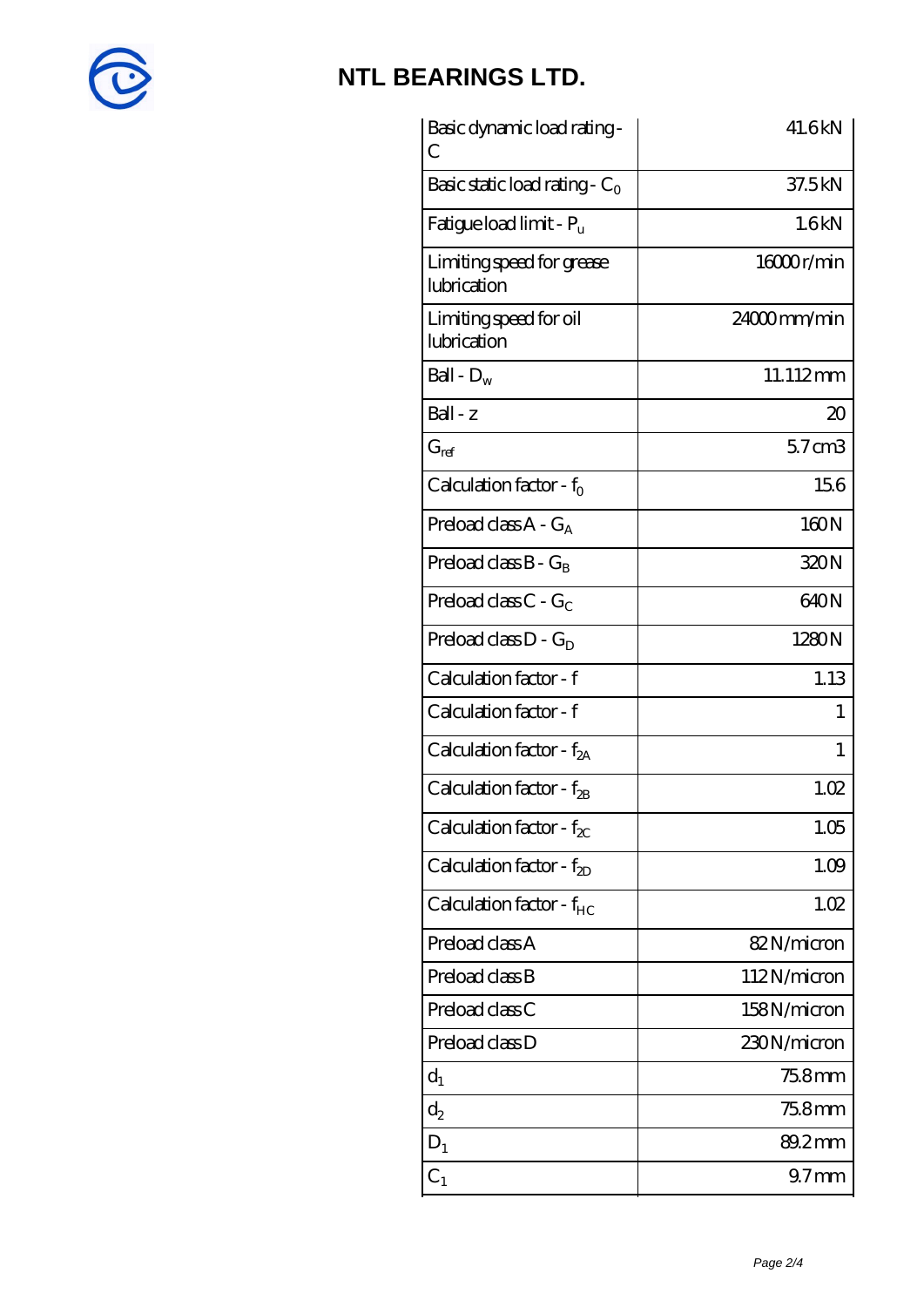

| $C_2$                                       | 43mm                |
|---------------------------------------------|---------------------|
| $C_3$                                       | 38 <sub>mm</sub>    |
| $r_{1,2}$ min.                              | $1.1 \,\mathrm{mm}$ |
| $r_{34}$ min.                               | 06 <sub>mm</sub>    |
| $d_{a}$ min.                                | $71 \,\mathrm{mm}$  |
| $d_h$ min.                                  | $71 \,\mathrm{mm}$  |
| $D_a$ max.                                  | $94 \text{mm}$      |
| $Db$ max.                                   | 968mm               |
| $r_a$ max.                                  | $1 \,\mathrm{mm}$   |
| $rb$ max.                                   | 06 <sub>mm</sub>    |
| $d_{n}$                                     | 78.1 mm             |
| Basic dynamic load rating C                 | 41.6kN              |
| Basic static load rating $C_0$              | 37.5kN              |
| Fatigue load limit P <sub>u</sub>           | 1.6kN               |
| Attainable speed for grease<br>lubrication  | 16000r/min          |
| Attainable speed for oil-air<br>lubrication | 24000r/min          |
| Ball diameter $D_w$                         | 11.112mm            |
| Number of balls z                           | $\infty$            |
| Reference grease quantity<br>$G_{ref}$      | $57 \text{ cm}^3$   |
| Preload class $A G_A$                       | 160N                |
| Static axial stiffness, preload<br>classA   | 82N/μ m             |
| Preload class $BG_B$                        | 320N                |
| Static axial stiffness, preload<br>classB   | $112N/\mu$ m        |
| Preload class C $G_C$                       | 640N                |
| Static axial stiffness, preload<br>classC   | 158N/μ m            |
| Preload class D $G_D$                       | 1280N               |
| Static axial stiffness, preload<br>classD   | $230N/\mu$ m        |
|                                             |                     |